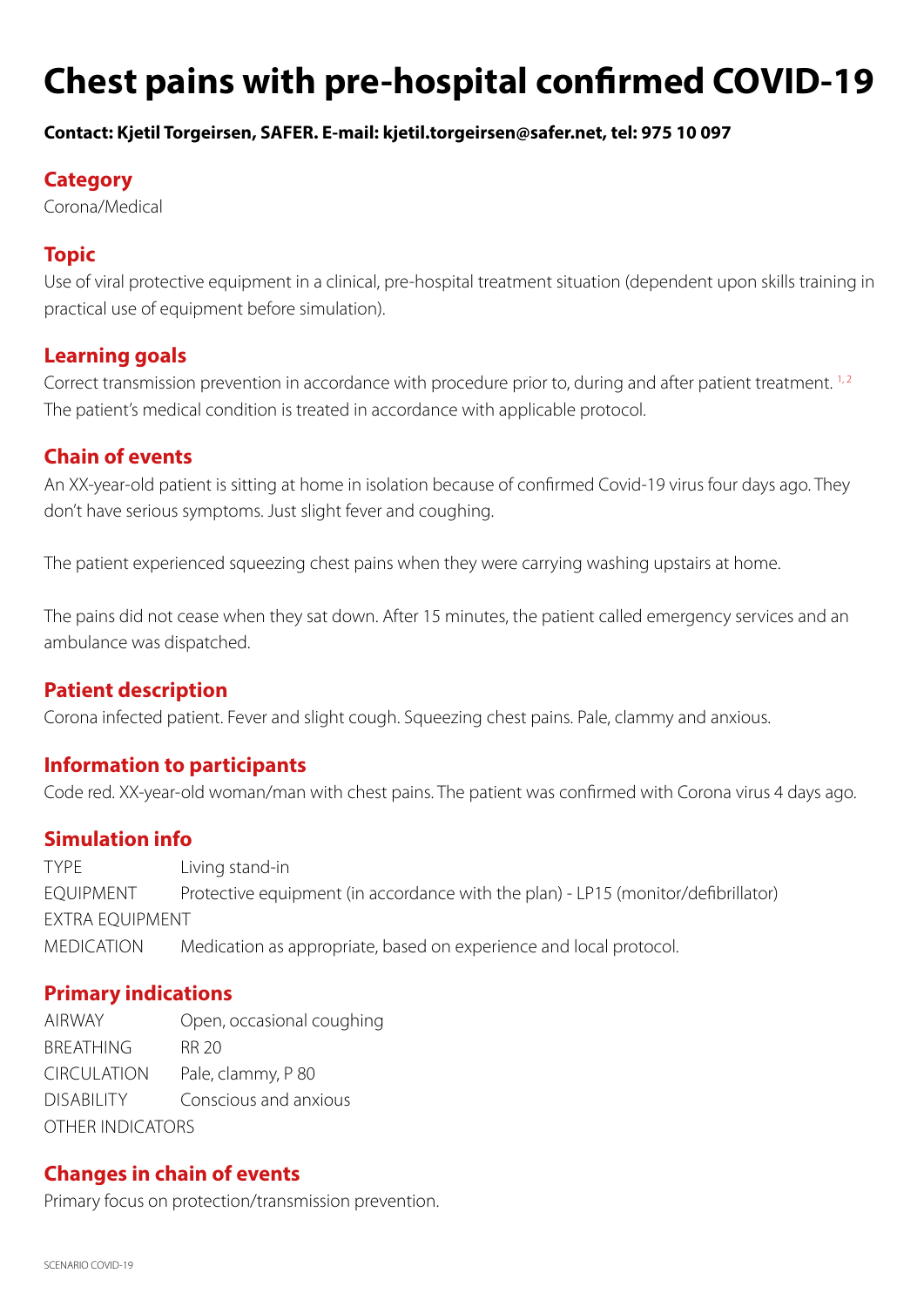# **Expected/recommended treatment**

Correct clothing with gloves, clinical mask and protective goggles. Clinical mask and gloves on the patient.

# **Suggestions for help/advice**

The disease is transmitted during a cold or flu by droplets. The infection is transferred from the airways of an infected person in three ways: Ref. 2,3,4.

- Through the air when the infected person sneezes or coughs, so that the virus can be breathed in, or by coming into contact with the mucous membranes of the eyes, nose or mouth of those standing nearby (within 1-1.5 m)
- Through direct contact with the infected person via the hands
- Through indirect contact when the virus has been transferred to inventory or objects through sneezing/ coughing, or by the infected person touching an object and others coming into contact with that object

No reliable information exists concerning incubation periods (the period of time from when someone becomes infected to when symptoms manifest). The WHO estimates (as per 19.02.2020) that the incubation period is 5-6 days, but this can vary from 0-14 days.

SUSPECTED CORONA VIRUS (COVID-19) INFECTION:

#### *Ref: 1.*

# *All patients, regardless of circumstances, must be asked whether they or others in their social circle are infected/in isolation or in quarantine because of risk of infection.*

Patients with acute airway infection with at least one of the following: coughing, shortness of breath, fever, who during the last 14 days before the manifestation of symptoms, fulfill one of the following criteria:

- Have been in areas with sustained infection. Click here for the latest information. See also information on the latest infection situation in Norway, below
- Have been in close contact (see below) with a confirmed case of Covid-19 infection
- Have cared for/treated a patient, handled samples from, or in some way had similar close contact with a person who has been confirmed as having Covid-19, without having used the recommended protective equipment

## *All patients with symptoms must have a surgical mask applied, regardless of whether they are suspected of having Corona-19 or not. (Consider the need for further protective measures in each individual case).*  "Close contact" is defined as persons who in the last 14 days:

• Have cared for/treated a patient, handled samples from, or in a similar way had close physical contact with a person who is confirmed as having Covid-19, without having used the recommended protective equipment

- Have been in close face-to-face contact with (less than 1 meter) a person confirmed as having Covid-19
- Have sat in the immediate vicinity of a person on a flight (2 rows of chairs), confirmed as having Covid-19, including other close contact on flights.
- Have lived in the same household as a person confirmed as having Covid-19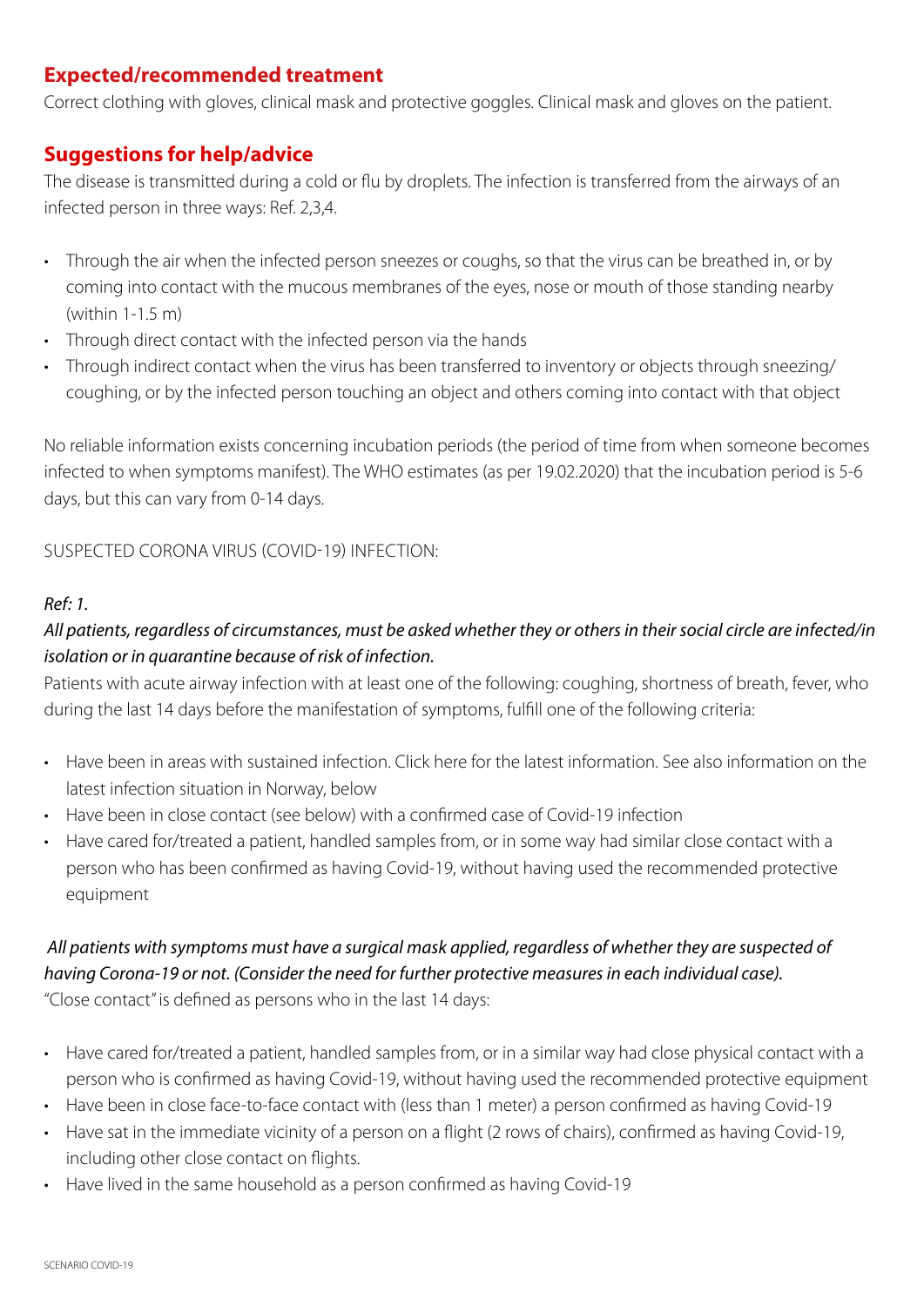# **Available protective equipment in ambulances**

- Viral unit packed according to plan (used in special circumstances, see description of protective equipment below):
- Unit/bag with general equipment for use in Covid-19 cases, e.g. 2 x regular protective gowns, 2 x white protective suits, 2 x visors, 5 x surgical masks, 2 x P3 masks, roll of yellow bin bags, sufficient quantity of disinfectant, e.g. antibac, surface disinfectant, cloths or wipes.

# *Before ambulance transport of patients with suspected/confirmed Corona infection, it is an advantage to remove or cover up all unnecessary equipment with plastic to ease cleaning and disinfection afterwards. Also cover the hatch to the driver's cabin so that this remains uncontaminated.*

- If there is a free reserve ambulance available, the stations should have this ready prepared with plastic to receive Covid-19 red assignments at short notice.
- Code red assignments must not wait until a vehicle is dressed internally with plastic, although protective equipment worn by personnel must always be prioritised before assignments.

#### THE PATIENT

If the situation allows, limiting transmission from the patient coughing and touching surfaces is desirable:

- The patient is given a surgical mask.
- Ensure the patient has clean hands. First choice is hand disinfectant, or to put on gloves if possible.
- The patient's personal effects are placed in a yellow bin bag during transport.

#### PERSONNEL

- 1. Who are in close proximity to the patient (1.5 2 metres)
- 2. Who will enter a room/dwelling where the patient has been
- 3. Will be using protective equipment:

PERSON RESPONSIBLE FOR THE PATIENT (SITTING IN THE BACK OF THE AMBULANCE WITH THE PATIENT):

- Protective coveralls, normal white coveralls. In situations with a lot of moisture and spillages, consider using a yellow protective suit from the virology unit.
- Respirative protection, normally a clinical mask. In situations with an increased risk of transmission\* consider using a P3 mask.
- Eye protection, normally a visor. In situations with an increased risk of transmission\* consider using protective goggles (look similar to skiing goggles) from the virology unit.
- Gloves, ideally several layers making it easy to change if necessary.

## DRIVER – CONSIDER THE NEED FOR PROTECTIVE EQUIPMENT:

- If you are not entering a room/dwelling where the patient/other infected persons have been and keep a distance of 1.5 – 2 metres away, protective equipment is normally not required.
- For simple assistance, a normal protective gown, surgical mask, visor and gloves are sufficient.
- For assistance with difficult moving of patients and situations with increased risk of transmission\* protective equipment as used by the person responsible for the patient, should be used. See above.
- The driver takes care of the protective equipment before sitting in the driver's cab. Remember hand disinfectant.

#### *\* Increased risk of transmission situations are ones where there is an increased risk of spraying and aerosol*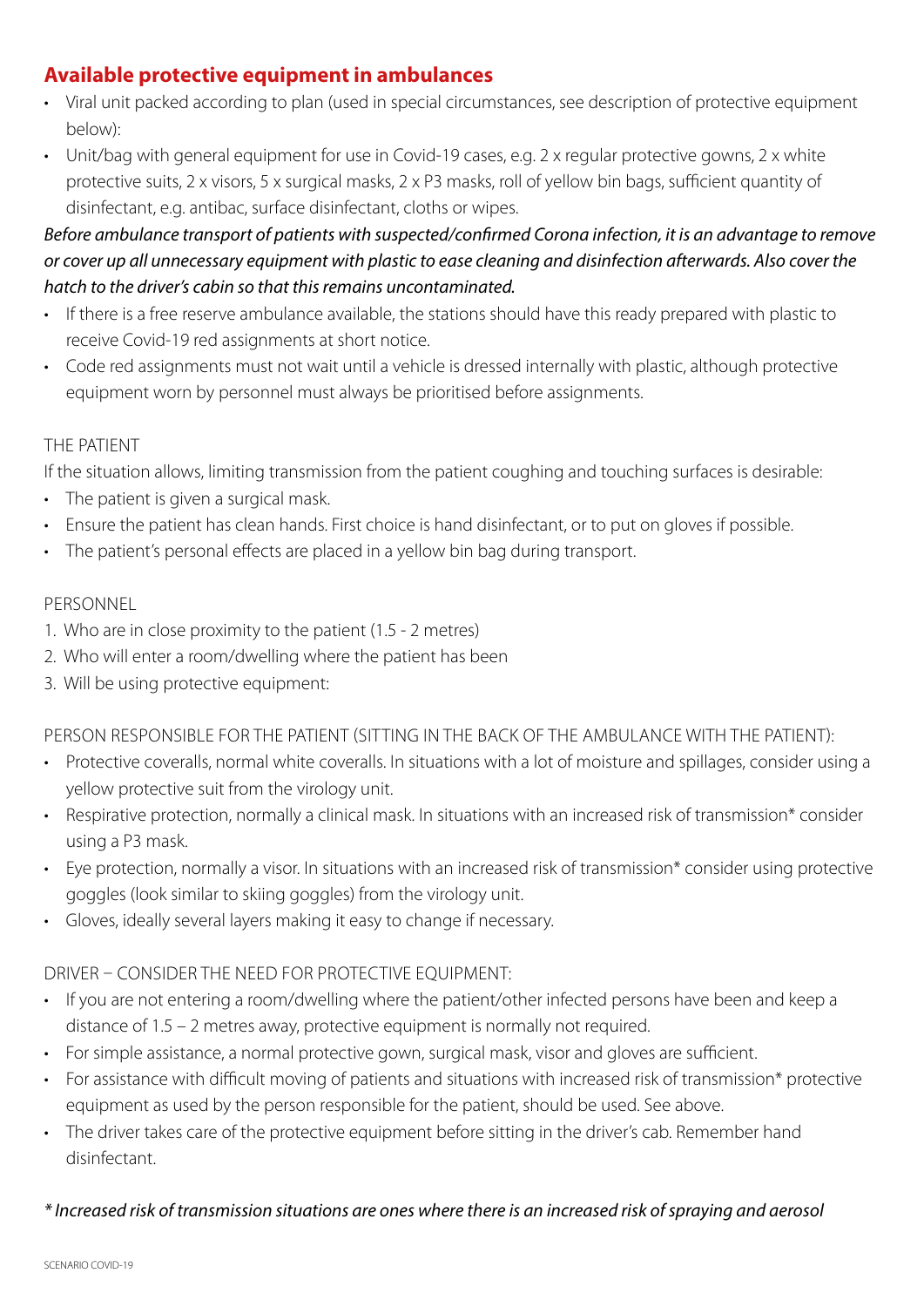#### *formation, e.g. inhalation treatment and overpressure treatment with C-PAP or bag-mask ventilation.*

• Protective goggles from the virology unit are essentially multi-use and should normally be disinfected and reused (e.g. hung up in the ambulance during disinfection with DeconX, or alternatively washed with Virkon or surgical spirit). Protective plastic oversocks are not normally necessary with Corona virus.

#### FOLLOWING TRANSPORT:

Complete disinfection of the ambulance in the normal way:

- Ambulances that have had to complete assignments without the time to cover the ambulance interior with plastic must first be prioritised for DeconX disinfection at the Stavanger ambulance station.
- Vehicles that are covered beforehand should prioritise regular disinfection with Virkon or disinfection spirit.

#### Or:

- Used single-use protective equipment should be placed in yellow bin bags and disposed of in a hazardous waste container.
- See special procedure for disinfection and handling of oxygen cylinders that can be decontaminated.
- Soiled clothing should be changed and washed with ambulance clothing as quickly as possible. Otherwise/ normally, ambulance clothing can be washed at the end of the shift. All washing of ambulance clothing must be done in the service's washing machines with chemical disinfection.

# **Bliksund action manual - ambulance**

Specific actions during ambulance transport of an infected patient.

- Evaluate use of barriers on stretchers (e.g. MediWrap)
- Change gloves and disinfect the hands after every direct contact with the patient

| Infection type   | <b>MRSA</b>                                                                               |
|------------------|-------------------------------------------------------------------------------------------|
| Form of          | By contact. Antibiotic resistant                                                          |
| transmission     |                                                                                           |
| Action patient   | Regular surgical mask and gloves                                                          |
| Action personnel | Regular surgical and gloves. In the event of spillage and/or ongoing diarrhoea/vomiting a |
|                  | yellow protective gown should also be used.                                               |
| Desinfectant     | Virkon                                                                                    |

| Infection type   | <b>Meningitis</b>             |
|------------------|-------------------------------|
| Form of          | By contact and droplets       |
| transmission     |                               |
| Action patient   | Regular surgical mask         |
| Action personnel | Regular surgical mask, gloves |
| Disinfection     | Virkon                        |

| Infection type   | <b>Tuberculosis</b>                                                                   |
|------------------|---------------------------------------------------------------------------------------|
| Form of          | Airborne. During longer periods of transport, superfluous equipment should be removed |
| transmission     | or covered                                                                            |
| Action patient   | Regular surgical mask                                                                 |
| Action personnel | Surgical mask class FFP3, full coverall protective suit, gloves                       |